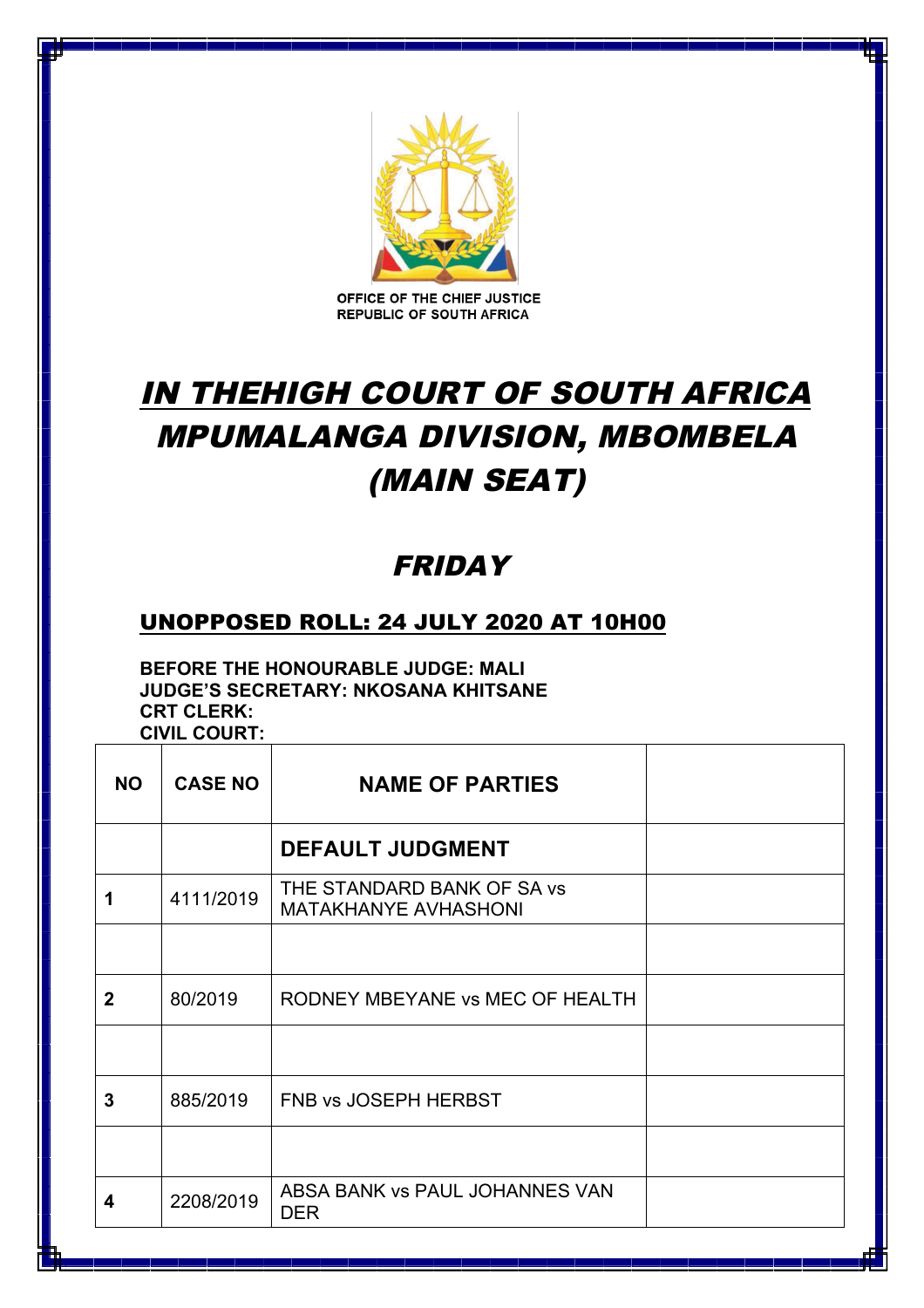| $5\phantom{1}$ | 1861/2018 | SIBUYA AZ vs MEC HEALTH AND<br>SOCIAL DEVELOPMENT                          |  |
|----------------|-----------|----------------------------------------------------------------------------|--|
|                |           |                                                                            |  |
| 6              | 1557/2017 | <b>FNB vs MAPHANGA LOUIS N</b>                                             |  |
|                |           |                                                                            |  |
| $\overline{7}$ | 2401/2019 | MASIXOLE NGQUMSHE vs THE STATE<br><b>MORTUARY WITBANK</b>                  |  |
| 8              | 378/2020  | <b>DUBA NOKULUNGA vs THE MEDICAL</b><br><b>MANAGER</b>                     |  |
| 9              | 292/2019  | STAMDARD BANK SA vs SIMISO MNISI                                           |  |
|                |           |                                                                            |  |
| 10             | 2976/2018 | SHITI A vs MEC HEALTH AND SOCIAL<br><b>DEVELOPMENT</b>                     |  |
|                |           |                                                                            |  |
| 11             | 2240/2017 | <b>STANDARD BANK vs LAWRENCE</b><br><b>MARTIN</b>                          |  |
| 12             | 1098/2020 | SIBEKO PS vs BUSHBUCKRIDGE LOCAL<br><b>MUNICI</b>                          |  |
|                |           |                                                                            |  |
|                |           | <b>LIQUIDATION</b>                                                         |  |
| 13             | 985/2020  | <b>REVOLVER CREEK TRUST vs ABOVE</b><br><b>AVERAGE UNVESTMENT</b>          |  |
| 14             | 2023/2020 | YAVERLAND HOME OWNERS<br><b>ASSOCIATION VS ASR TRAVEL</b><br><b>AGENCY</b> |  |
|                |           |                                                                            |  |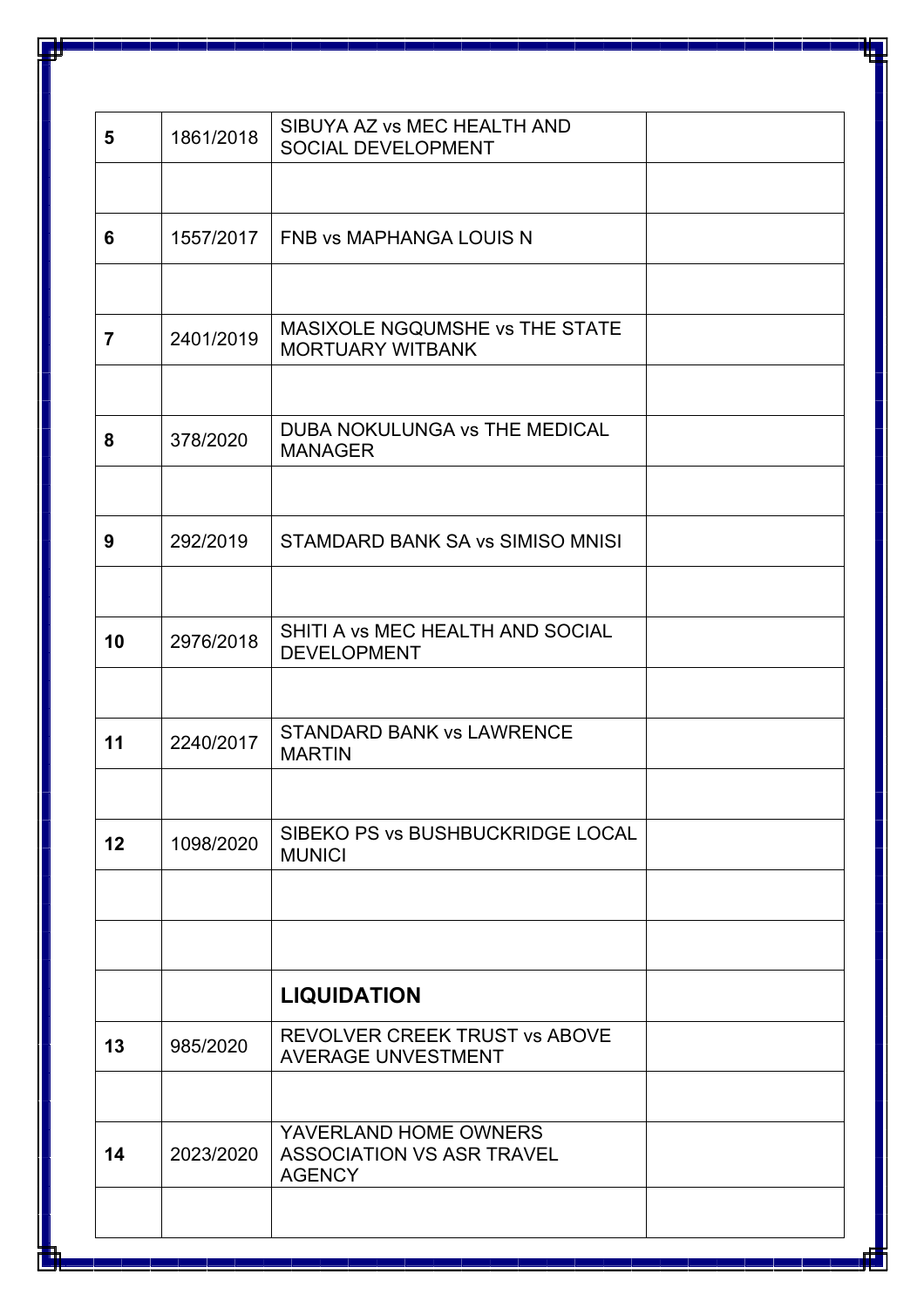| 3074/2019 | <b>ABSA BANK LIMITED VS TUMELO</b><br><b>MASINGA</b>            |  |
|-----------|-----------------------------------------------------------------|--|
|           |                                                                 |  |
| 3733/19   | STANDARD BANK OF SA VS<br>IRSHADAHMED SIDDIQT+1                 |  |
|           |                                                                 |  |
| 254/2020  | STANDARD BANK OF SA VS MOLOKO<br><b>JOSEPH MOTJOPI</b>          |  |
|           |                                                                 |  |
| 4085/19   | ABSA BANK LTD VS GLORIA BETTY<br>GAMA +1                        |  |
|           | <b>SEQUIESTRATION</b>                                           |  |
| 263/2020  | SHACKLETON CREDIT MANAGEMENT<br><b>vs DAVID PAPTRICK SELALA</b> |  |
|           |                                                                 |  |
| 2069/2020 | PATRICK BEATTIE MOFFETT vs DIRKIE<br><b>SILL CATHRINA</b>       |  |
|           |                                                                 |  |
| 438/2020  | <b>GOLF VIEW NELSPRUIT VS SMANGELE</b><br><b>NTULI</b>          |  |
|           | <b>SUMMARY JUDGEMENT</b>                                        |  |
| 3845/2019 | <b>TOYOTA FINANCIAL SERVICE vs NULA</b><br><b>JOHN MLIME</b>    |  |
|           |                                                                 |  |
|           |                                                                 |  |
|           | <b>OTHER MATTERS</b>                                            |  |
|           |                                                                 |  |
| 3847/2019 | <b>DUBE C vs RAF</b>                                            |  |
|           |                                                                 |  |
|           |                                                                 |  |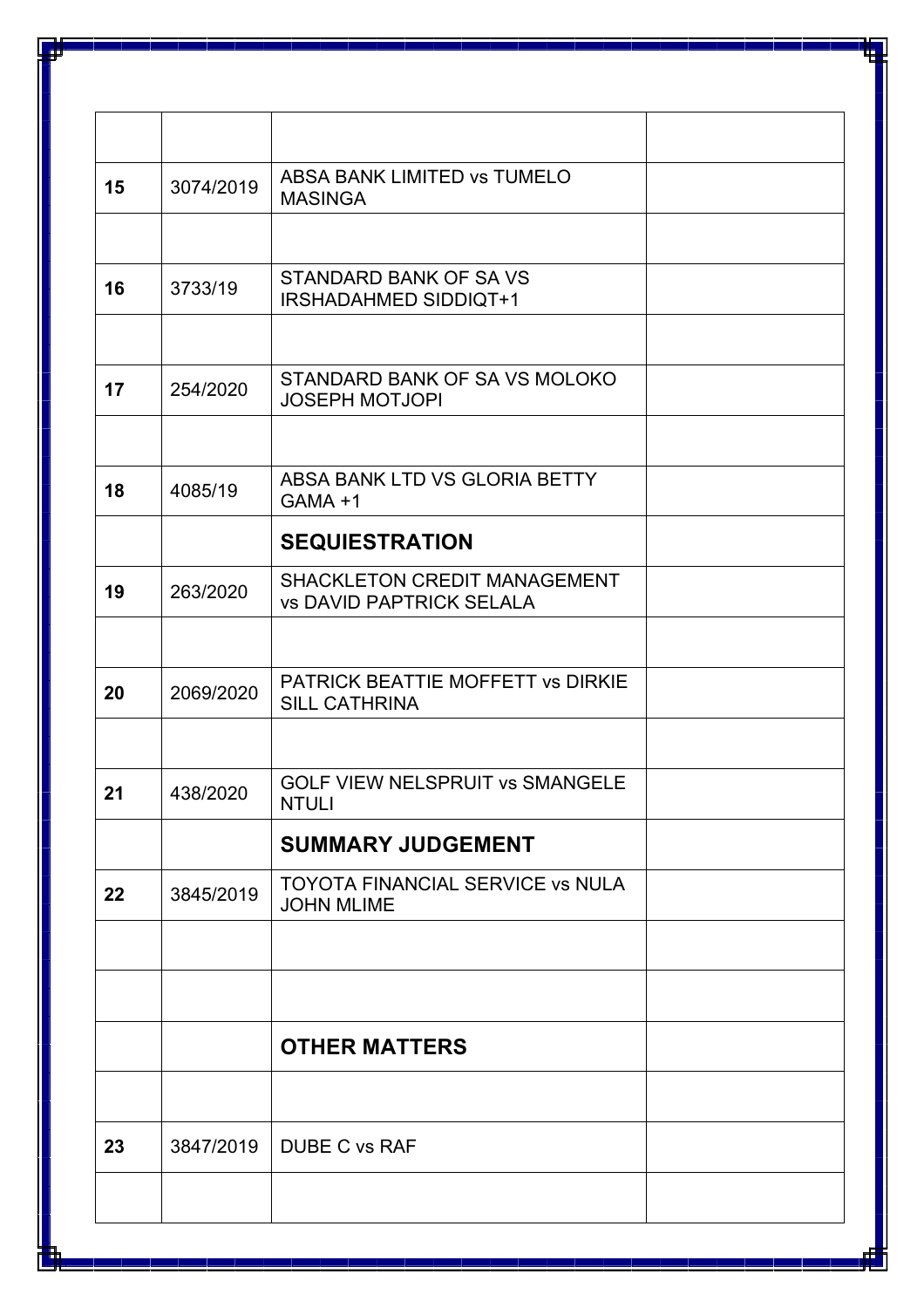| 24 | 1654/2019 | <b>SJ POHL vs RAF</b>                                              |  |
|----|-----------|--------------------------------------------------------------------|--|
|    |           |                                                                    |  |
| 25 | 2122/2017 | <b>MASHUKA SAM vs RAF</b>                                          |  |
|    |           |                                                                    |  |
| 26 | 2359/2018 | NKATEKO NICOLATE vs MEC HEALTH<br>AND SOCIAL DEVELOPMENT           |  |
|    |           |                                                                    |  |
| 27 | 1028/2020 | <b>JOHANNES ZACHIRIA HUMAN MULLER</b><br>$NO+1$                    |  |
|    |           |                                                                    |  |
| 28 | 2016/2020 | MAGRIETHA CORNELEA DU PLOOY VS<br><b>WILLEM DU PLOOY</b>           |  |
|    |           |                                                                    |  |
| 29 | 3845/2019 | <b>TOYOTO FANANCIAL SERVICES VS</b><br><b>NULA JOHN MLIME</b>      |  |
|    |           |                                                                    |  |
| 30 | 2052/2020 | HOEDSPRUIT WILDLIFE ESTATE NPC<br>VS WH CIVIL ENGINEEERING PTY LTD |  |
|    |           |                                                                    |  |
| 31 | 2066/2020 | <b>MASIXOLE NGQUMSHE VS STATE</b><br>MURTUARY, WITBANK MP +1       |  |
|    |           |                                                                    |  |
| 32 | 2113/2020 | <b>GREENSTONE WILDLIFE ESTATE NPC</b><br>VS THE CITY OF MBOMBELA   |  |
|    |           |                                                                    |  |
| 33 | 636/2020  | <b>VUSI MALUMANE VS INFORMATIUON</b><br>OFFICER OF HEALTH          |  |
|    |           |                                                                    |  |
| 35 | 725/2020  | JOHAN TIMOTHY MAZIBUKO VS INFO<br>OFFICER OF HEALTH                |  |
|    |           |                                                                    |  |
|    |           |                                                                    |  |